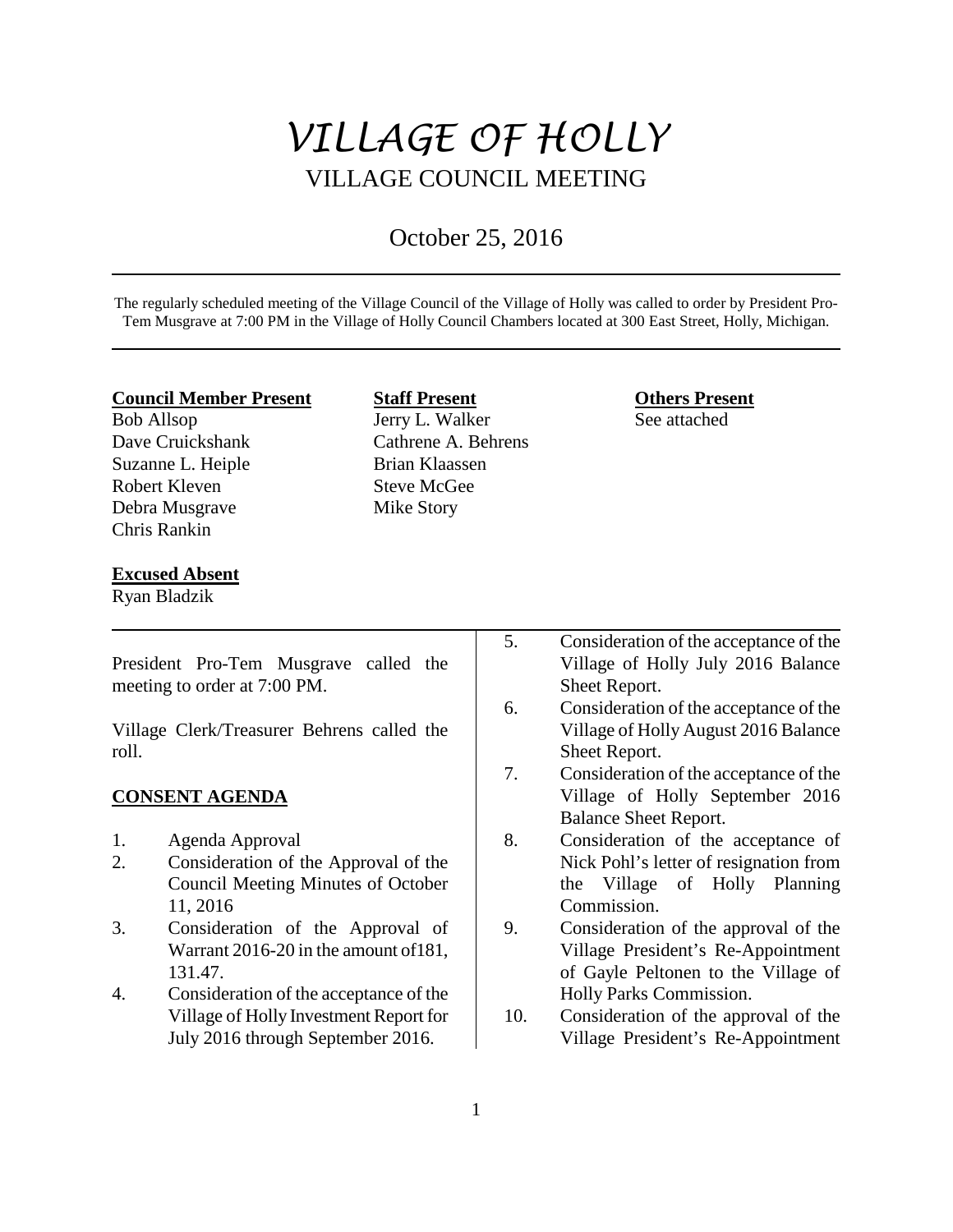of Lori Goldsmith to the Village of Holly Planning Commission.

- 11. Consideration of the approval of the Village President's Re-Appointment of Nancy Rebar to the Village of Holly Zoning Board of Appeals.
- 12. Consideration of the approval of the Village President's Re-Appointment of Christopher Hansen to the Village of Holly Zoning Board of Appeals.
- 13. Consideration of the approval of the Village President's Re-Appointment of Reisa Hamilton to the Village of Holly Zoning Board of Appeals.
- 14. Consideration of the approval of the Village President's Re-Appointment of L. Joseph Hutchins (Alternate) to the Village of Holly Zoning Board of Appeals.
- *15. Consideration of the approval of the Village President's Re-Appointment of Nancy Rebar to the Village of Holly Historic District Commission.*
- 16. Business Registration a. Bittersweet Café, 112 S. Saginaw **Street**
- 17. Consideration of the approval of the Village President's Re-Appointment of Margaret Hejhal to the Village of Holly Zoning Board of Appeals.

## **CHANGES TO AGENDA**

President Pro-Tem Musgrave stated under Consent Agenda #15 it should state to the Village Historic District Commission instead of Zoning Board of Appeals.

**CM 2016-0117 Motion by Cruickshank, second by Heiple to approve the consent agenda as amended.**

**Motion carried by a voice vote of all ayes and no nays.** 

### **PUBLIC COMMENT**

None

#### **OLD BUSINESS**

None

## **NEW BUSINESS**

## **#1. Consideration of the award of the CDBG Contract to R & R Earthmovers, Inc. for the demolition of 302 North Street.**

Clerk/Treasurer Behrens stated in the attached packet are two bids that were received as a result of an RFP released on September 28, 2016 for the proposed demolition of the structure located at 302 North Street. This proposal is the culmination of approximately 18 months' worth of effort on staff's part to get this blighted structure removed which is located on the corner of North Street and Michigan Avenue. The Village received two bids the first being from Blue Star, Inc. in the amount of \$18,700 and the second from R & R Earthmovers, Inc. in the amount of \$8,100. Staff has not reached out to Blue Star, Inc. to determine why the large price differential because the bid documents released to both vendors were identical. Building Official Steve McGee has a long history of working with Rodney Betts from R & R Earthmovers, Inc. so he is available to address any questions or concerns regarding his references. Staff anticipates with the approval of the attached CDBG contract, the structure will be down without a couple of weeks.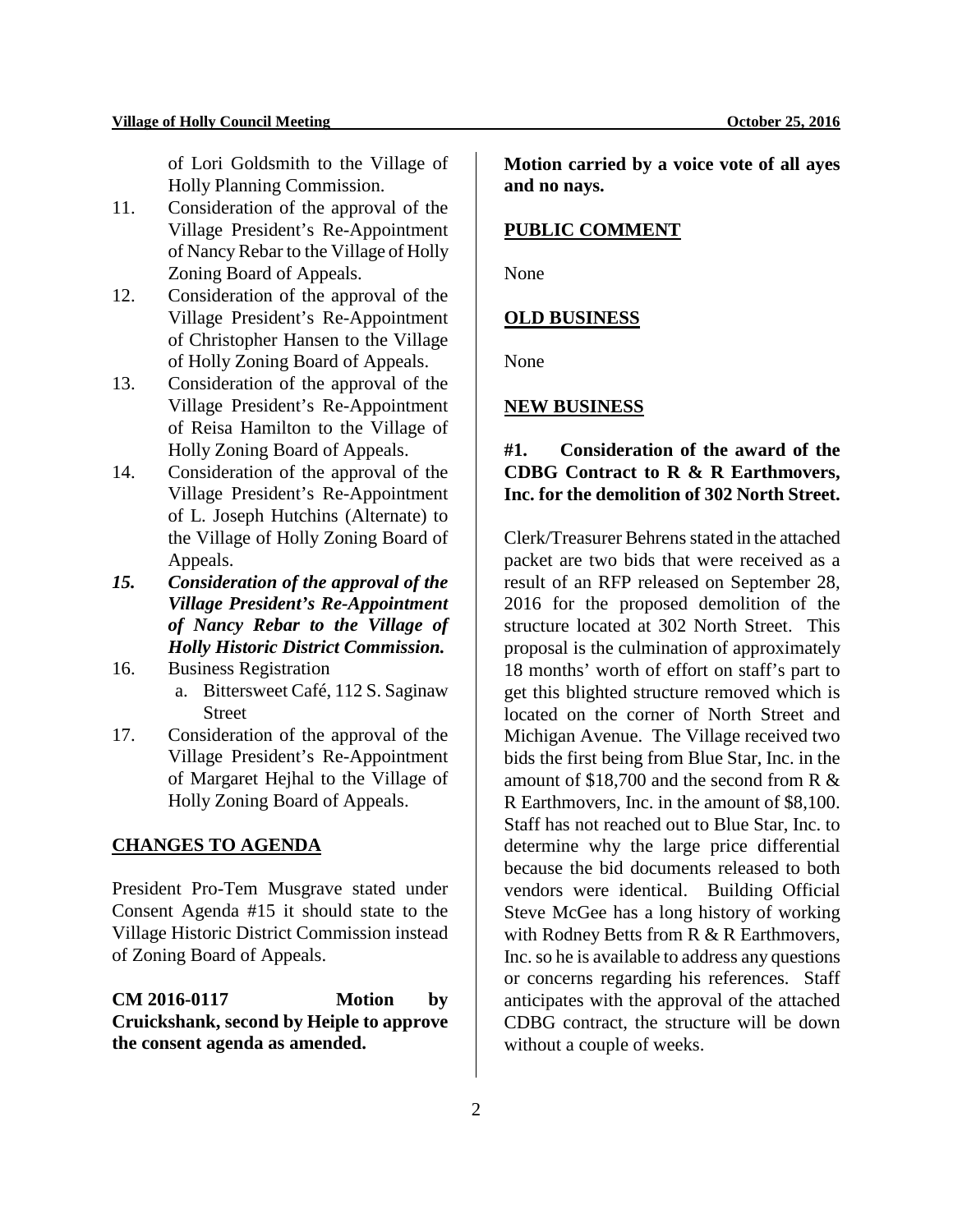**CM 2016-0118 Motion by Cruickshank, second by Heiple to award the CDBG contract to R & R Earthmovers, Inc. for the demolition of the structure located at 302 North Street in the amount of \$8,100.** 

#### **Roll call vote was as follows:**

**Voting for: Kleven, Musgrave, Rankin, Allsop, Cruickshank, Heiple Voting against: None Absent: Bladzik Motion carried.**

## **#2. Consideration of the approval of a DDA Budget Amendment for Fiscal Year 2016-17.**

Manager Walker stated at the last DDA meeting the Board took action on the proposed purchase of the car wash located at 610 N. Saginaw. There are some loan payments that the DDA will be responsible for in the current fiscal year which were not budgeted. The budget amendment request is in the amount of \$2.147.58 in budget line 248- 905-991.000 which would cover the obligation for the 2016-17 fiscal year.

Council Member Kleven asked if the loan could be paid off early with no penalty.

Manager Walker advised that it could.

**CM 2016-0119 Motion by Heiple, second by Cruickshank to authorize a DDA budget amendment in the amount of \$2,147.58 in budget line 248-905-991.000.**

## **Roll call vote was as follows:**

**Voting for: Cruickshank, Heiple, Kleven, Musgrave, Rankin, Allsop Voting against: None**

**#3. Consideration of the Memorandum of Understanding between the Village of Holly and the Township of Groveland for the Assistance to Firefighters Grant through FEMA.**

Chief McGee stated this is regarding a Firefighters grant through FEMA. We have received some grants but the money keeps going down and down. What we have learned is that if we do regional grants instead of competing as the Village and the Township we now become one agency and are only competing with everybody else. This Memorandum of Understanding is a required step of the process to show FEMA that we are working together. The grant opens on October  $11<sup>th</sup>$  and closes November  $15<sup>th</sup>$ . They will be requesting approximately \$200,000 for air paks and fire gear. Both Groveland and Holly need both types of equipment. The Memorandum of Understanding has been prepared by Chief McGee and was taken from the original agreement from 2008 between the Village of Holly and Groveland Township. The cost associated with the grant process is \$2,750 which the Village and Groveland to split the cost 50/50 but most of these funds will be recovered from the grant award.

**CM 2016-0120 Motion by Cruickshank, second by Rankin to approve the Memorandum of Understanding between the Village of Holly and the Township of Groveland for the assistance to Firefighters grant through FEMA.**

## **Roll call vote was as follows:**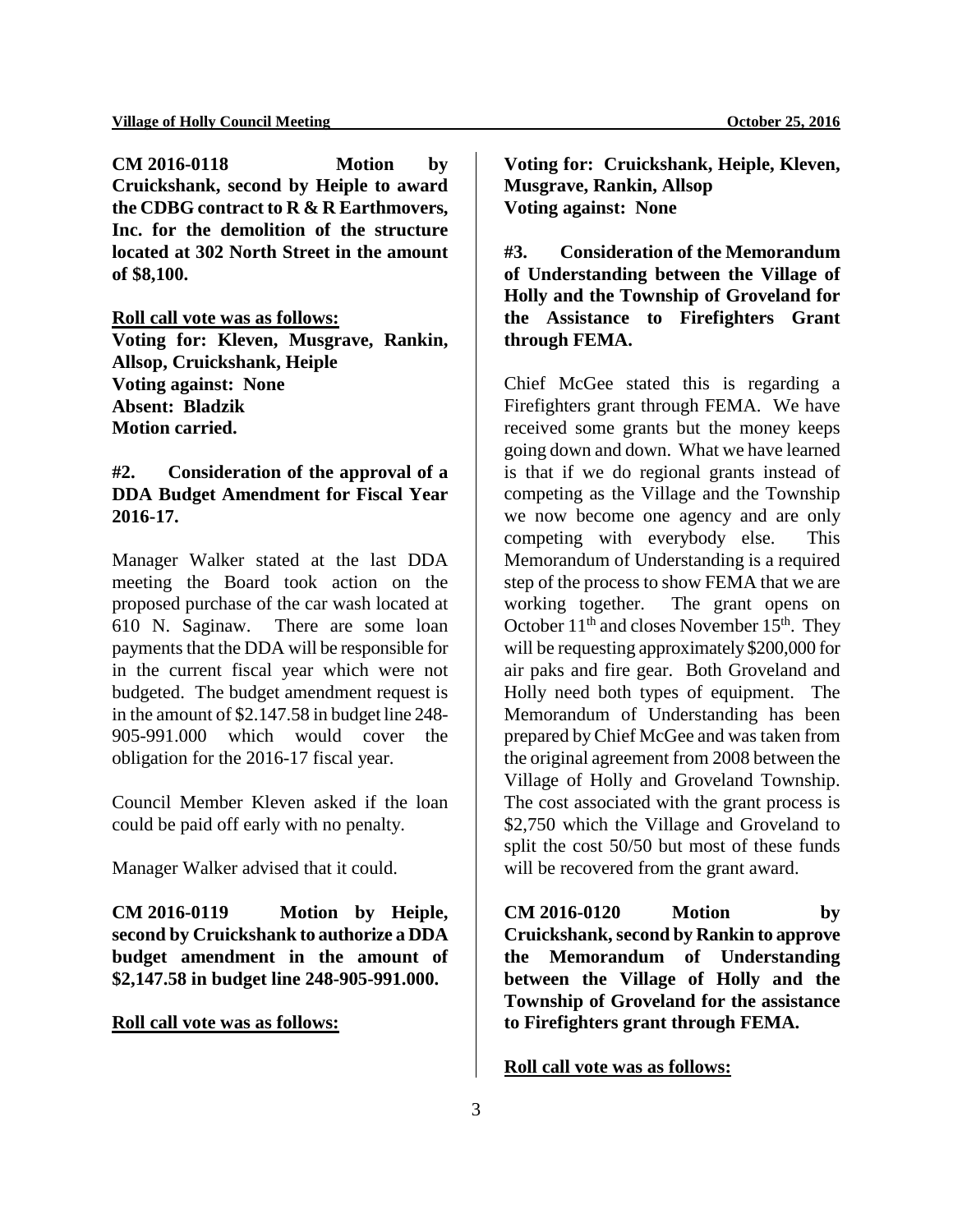**Voting for: Cruickshank, Heiple, Kleven, Musgrave, Rankin, Allsop Voting against: None Absent: Bladzik Motion carried.**

## **REPORTS**

#### **Village Manager**

Manager Walker stated that at the last DDA meeting, with the departure of DDA Director Andrew Potter the board has appointed him as Interim DDA Manager until that position is filled. We will begin advertising for that position sometime this week as soon as it has been approved by the DDA Chairperson. The building located at 714 N. Saginaw has submitted a site plan; they have not scheduled it to go to the Planning Commission yet but have submitted it for staff review and it is pretty much what was called for in the design charrette. Environmental testing was completed on that property and they were absolutely clean with not one hotspot. Director Klaassen and he met with a contractor on the Water Works Building and they are going to meet again tomorrow and the building is in a little worse shape than they expected. This Saturday is the Holly-ween event downtown and has turned into a merchant driven event, which is good, the main sponsor behind this is The River Church, but the Village will assist them as needed.

#### **Attorney**

Attorney Gildner stated it has been a pretty quiet month but he has had some conversations with Cathy and Jerry but nothing major. There have been some changes to the Michigan Medical Marijuana Act which will take effect at the end of the year. He has sent a memo to Jerry concerning it and suspects we will talk after the meeting about how these changes will affect the Village. There may be some items coming before the council on the topic in the upcoming meetings.

#### **Village Clerk/Treasurer**

Nothing to report.

Council Member Cruickshank asked the status of the Communications Director position.

Clerk/Treasurer Behrens stated that a series of interviews were conducted today and a list of two viable candidates were established and will be invited back within the next two weeks for a final selection.

#### **Boards and Commissions**

Council Member Heiple stated the Community Center Board meeting tonight was canceled but she does know that the Community Center had 3,807 visitors for the month of September.

Council Member Kleven stated the Coalition had their election and Jason Hughes as remained as President. The Coalition tries to steer kids away from alcohol and drugs and the last survey they did is showing that teens perceive that alcohol and marijuana are less of a risk than it used to be.

Council Member Rankin stated he had a meeting with Rick Powers regarding the proposed dog park at Cyclone Park to begin organizing the project.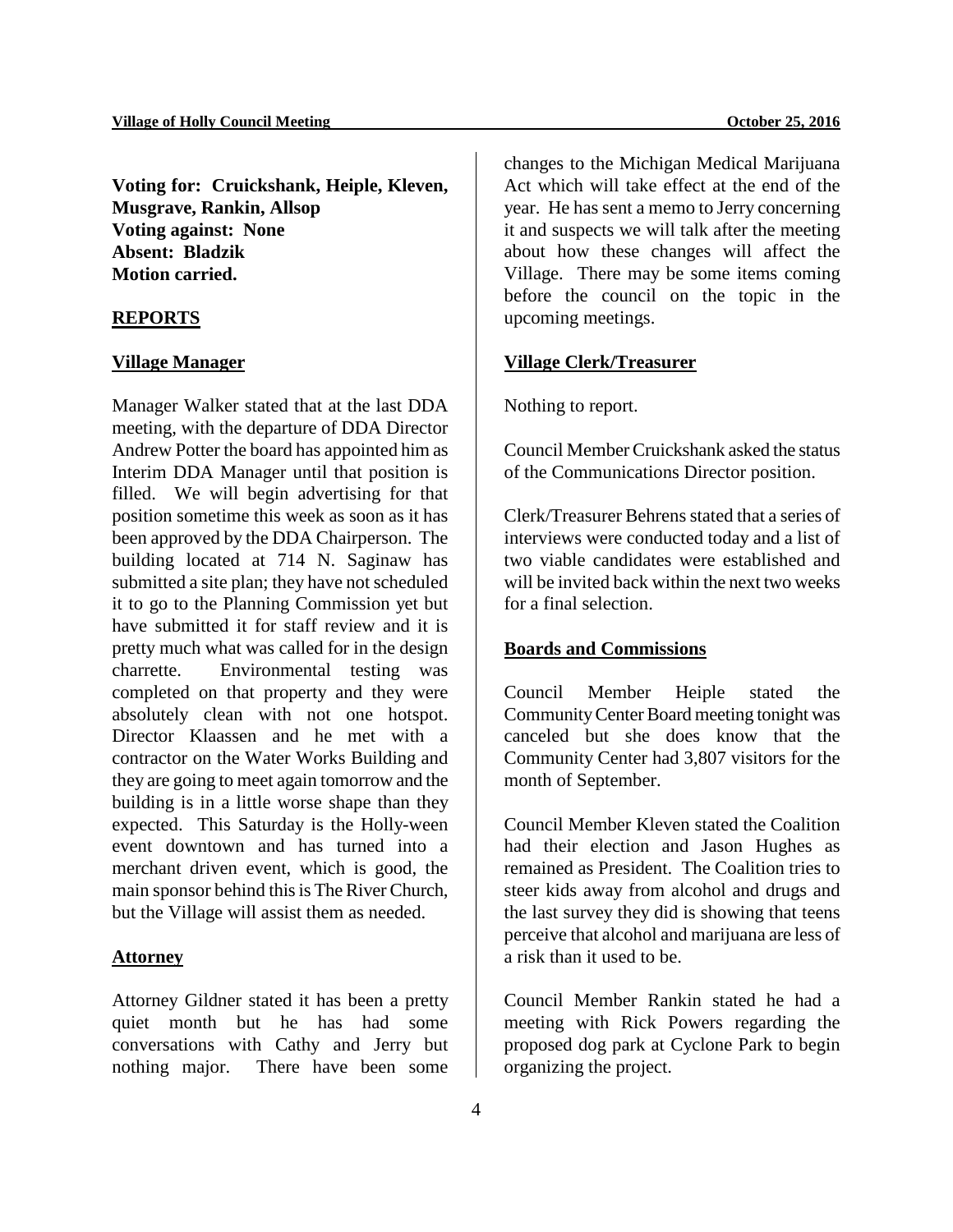## **COUNCIL COMMENTS**

Council Member Kleven asked Attorney Gildner if our land contract at 202 S. Saginaw protected the Village from the buyer regarding new liens on the property?

Attorney Gildner stated that the land contract has been recorded and should stand over and above all liens with the exception of "exceptional" liens, for instance, a tax lien.

#### **PUBLIC COMMENT**

Maria Howard Smith, 14525 N. Holly Road stated she is running for Holly Township Trustee and that some people present may have heard of her battle for seven years with the Township. Her husband and her brought records from the court and drafted by the township for a consent judgment. They have jumped through all the hoops and have an appraiser that the township has recommended and now the township is not in compliance with their own judgment. A lot of personal slander has been said about her family and her and she is here to serve the Village and Township in the best way possible.

Jackie Campbell, 807 Mary Ann, asked if council could please review over by Airport Drive and Saginaw. When they went back, Mr. Walker, and you guys re-adjusted the light; when the light turned green on Airport you are lucky if you get 1 ½ cars through there to make a left hand turn. She is asking it to be adjusted to at least get two cars out. She has sat through that light at least seven times before she could get out. It is almost as bad making a left hand turn on Grange Hall Road which she also stated the Village needs to do

something. Either move the light at Patterson Drive down so they can get out because they are having a hard time making a right hand turn on Grange Hall Road.

Timm Smith, 15425 N. Holly Road, stated they have been in this battle for a long time. They have brought a copy of the appraisal and the consent judgment with them. The Township doesn't want to give them the access and they don't want to provide the access to the property. Both appraisers have stated the value of the property is zero based upon what has happened. One appraiser took over  $3\frac{1}{2}$  months to do the appraisal, it was that in depth. We have a choice as this vote comes up to stop Dale Smith and his henchman. If it goes past this it is just going to cost the township more money and reputation. They have been telling the people for seven years; they have been slandered for seven years by the people in town here and that is going to come out in November. He asks them to please change these people out so that we can get back to working towards the betterment of Holly Township. We got shafted, not only by the Township but also by the court, the injustice system. These judges are taking away everything because of political parties.

**CM 2016-0121 Motion by Rankin, second by Heiple to excuse President Bladzik from tonight's meeting.**

**Motion carried by voice vote of all ayes and no nays.**